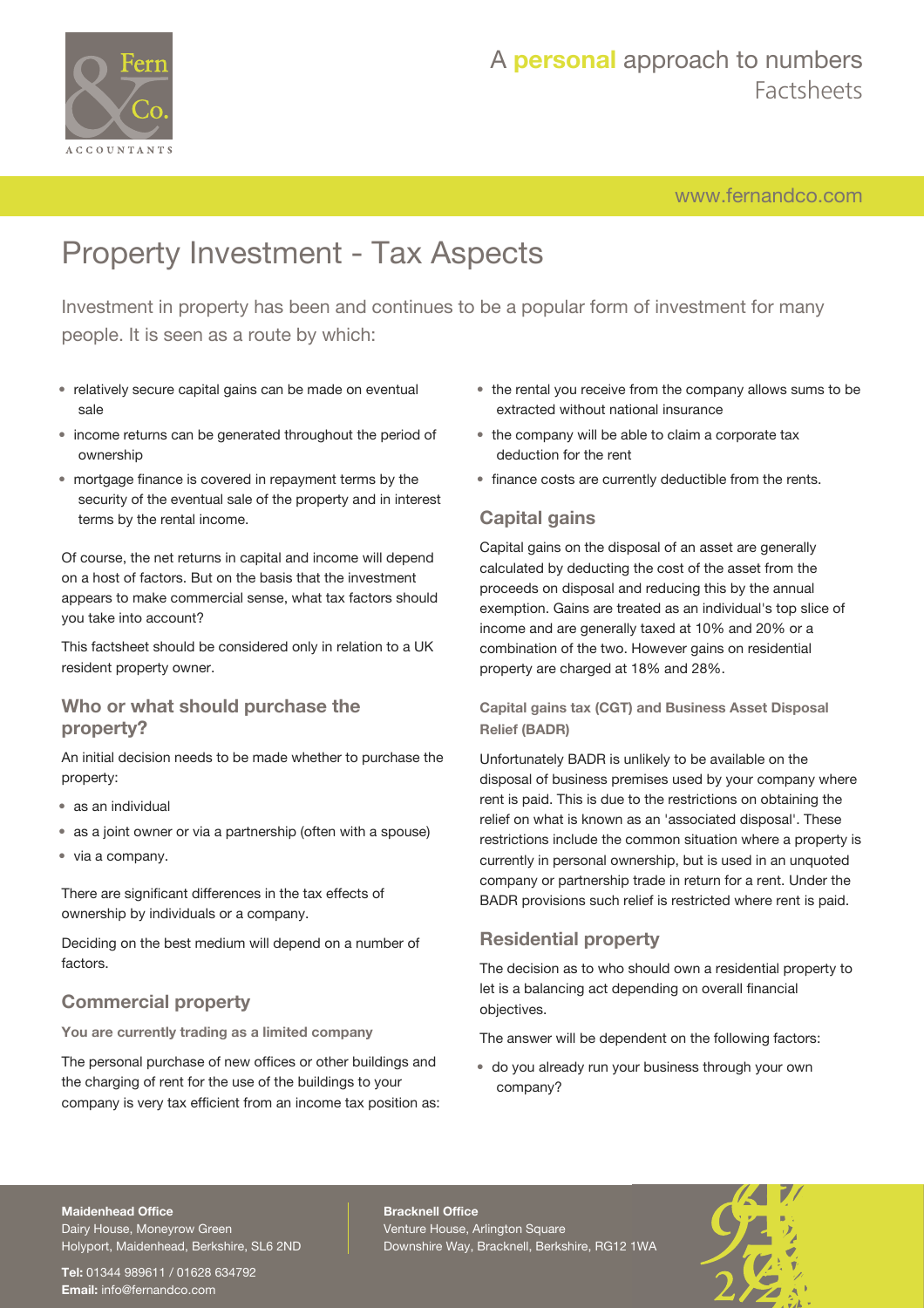

## A **personal** approach to numbers Factsheets

## [www.fernandco.com](http://www.fernandco.com)

- how many similar properties do you want to purchase in the future?
- do you intend to sell the property and when?

#### **Company versus personal ownership - eventual disposal**

If you already run your business through a company it may be more tax efficient to own the property personally as you will be able to make use of your CGT annual exemption (and your spouse's annual exemption if jointly owned) on eventual disposal to reduce the gain.

In contrast, a company may still be able to use an indexation allowance to reduce a capital gain. This effectively uplifts the cost of the property by the increase in the Retail Price Index (RPI) over the period of ownership up until December 2017 when indexation allowances were frozen, irrespective of the date of disposal of the asset.

Indexation is not available to reduce the gain on the disposal by an individual so in situations where indexation allowance is substantial, this could result in lower gains.

#### **Company versus personal ownership - rental income**

For personally-owned property the net rental income will be taxed at your marginal rate of tax, but if you are financing the purchase with a high percentage of bank finance, the income tax bill was previously relatively small. However for rented property with personal ownership the deduction for finance costs is not allowed from April 2020.

In contrast, the net rental income will be taxed at the current corporation tax rate of 19% which is generally lower than the income tax rates for an individual. Where the purchase is being financed with a high percentage of loan/bank finance, the corporation tax bill will be relatively small.

But there are other factors to consider:

• there is frequently a further tax charge should you wish to extract any of the proceeds from the company

• inserting the property into an existing company may result in your shareholding in that company not qualifying for BADR. You could however form another company to protect the trading status of the existing company.

#### **If you do not have a company at present**

Personal or joint ownership may be the more appropriate route but there are currently other significant advantages of corporate status particularly if you expect that:

- you will be increasing your investment in residential property
- you are unlikely to be selling the properties on a piecemeal basis; or
- you are mainly financing the initial purchases of the property from your own capital.

If so, the use of a company as a tax shelter for the net rental income can be attractive.

#### **Use of a company as a tax shelter**

Profits will be taxed at the current corporation tax rate of 19%. This rate applies to trading companies or property investment companies.

Where profits are retained, the income may be suffering around half of the equivalent income tax bills. That means there are more funds available to buy more properties in the future.

#### **Tax efficient long-term plans**

There are two potential long-term advantages of the corporate route for residential property:

- is there an intention to sell the properties at all? Maybe the intention is to retain them into retirement (see below, **'using the company as a retirement fund'**)
- can the shares be sold rather than the property? (See below for issues regarding **selling the shares.**)

## **Maidenhead Office**

Dairy House, Moneyrow Green Holyport, Maidenhead, Berkshire, SL6 2ND

**Tel:** 01344 989611 / 01628 634792 **Email:** [info@fernandco.com](mailto:info@fernandco.com)

**Bracknell Office** Venture House, Arlington Square Downshire Way, Bracknell, Berkshire, RG12 1WA